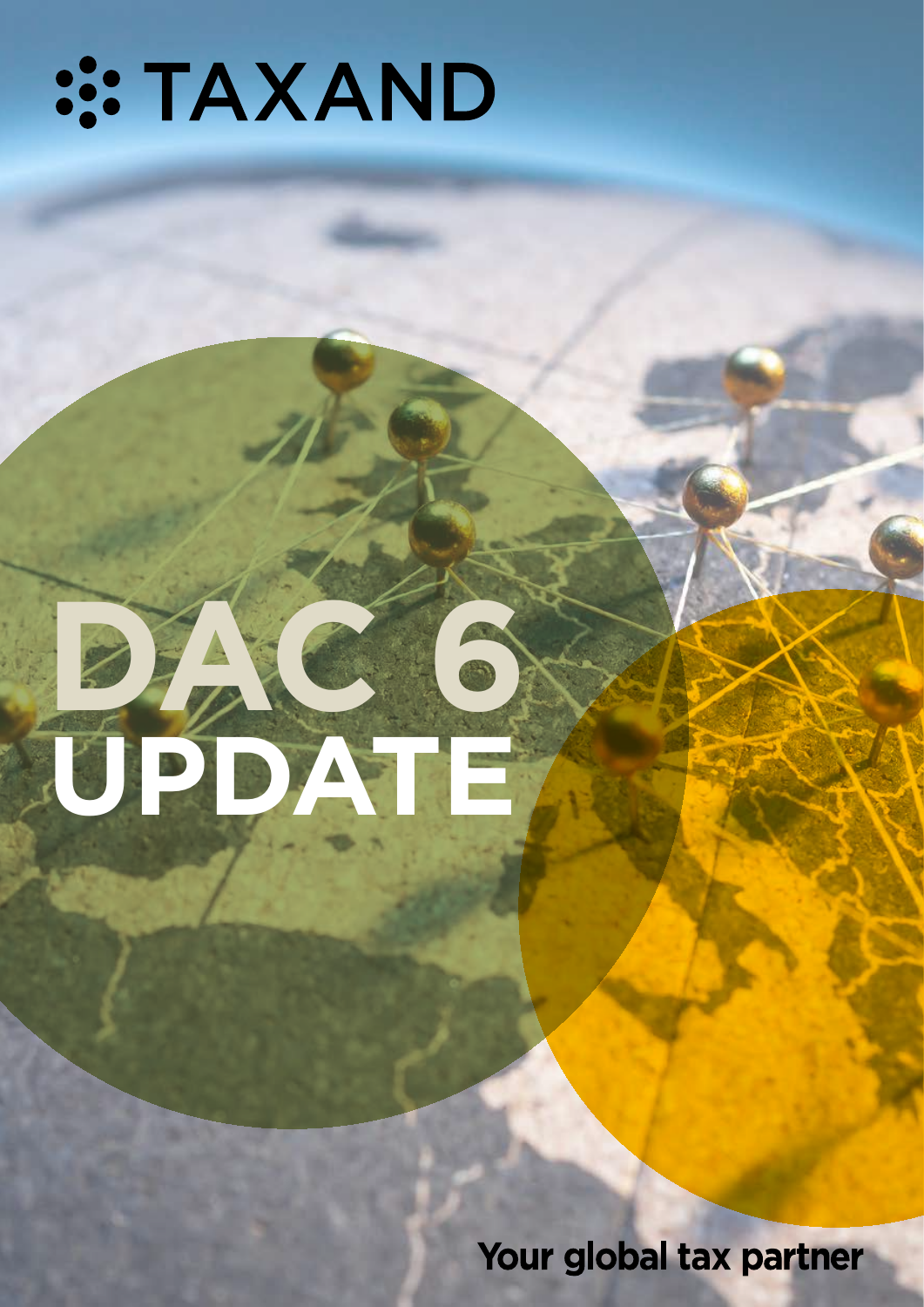On 25 May 2018, the Economic and Financial Affairs Council adopted a sixth amendment to the Directive on Administrative Cooperation ("DAC 6") which requires so-called tax intermediaries to report, on a mandatory basis, cross-border arrangements that contain defined characteristics or features, possibly subject to a main benefit test, and that are implemented as from 25 June 2018.

DAC 6 is to be transposed by each Member State into domestic laws by the end of 2019, and the first reporting is due on 31 August 2020 with the first quarterly exchange of information on 30 October 2020.

While DAC 6 proposes a uniform mandatory disclosure rule framework, it can be expected that national implementation will result in a non-uniform set of rules, which calls for an adequate coordination amongst involved intermediaries.

The purpose of our first DAC 6 Taxand newsletter is to give you an overview of where things stand (as at 22 November 2019) across the European jurisdictions impacted by DAC 6.

### **YOUR TAXAND TAKE ON WHERE EUROPEAN JURISDICTIONS STAND REGARDING DAC 6 IMPLEMENTATION**

# **taxand.com**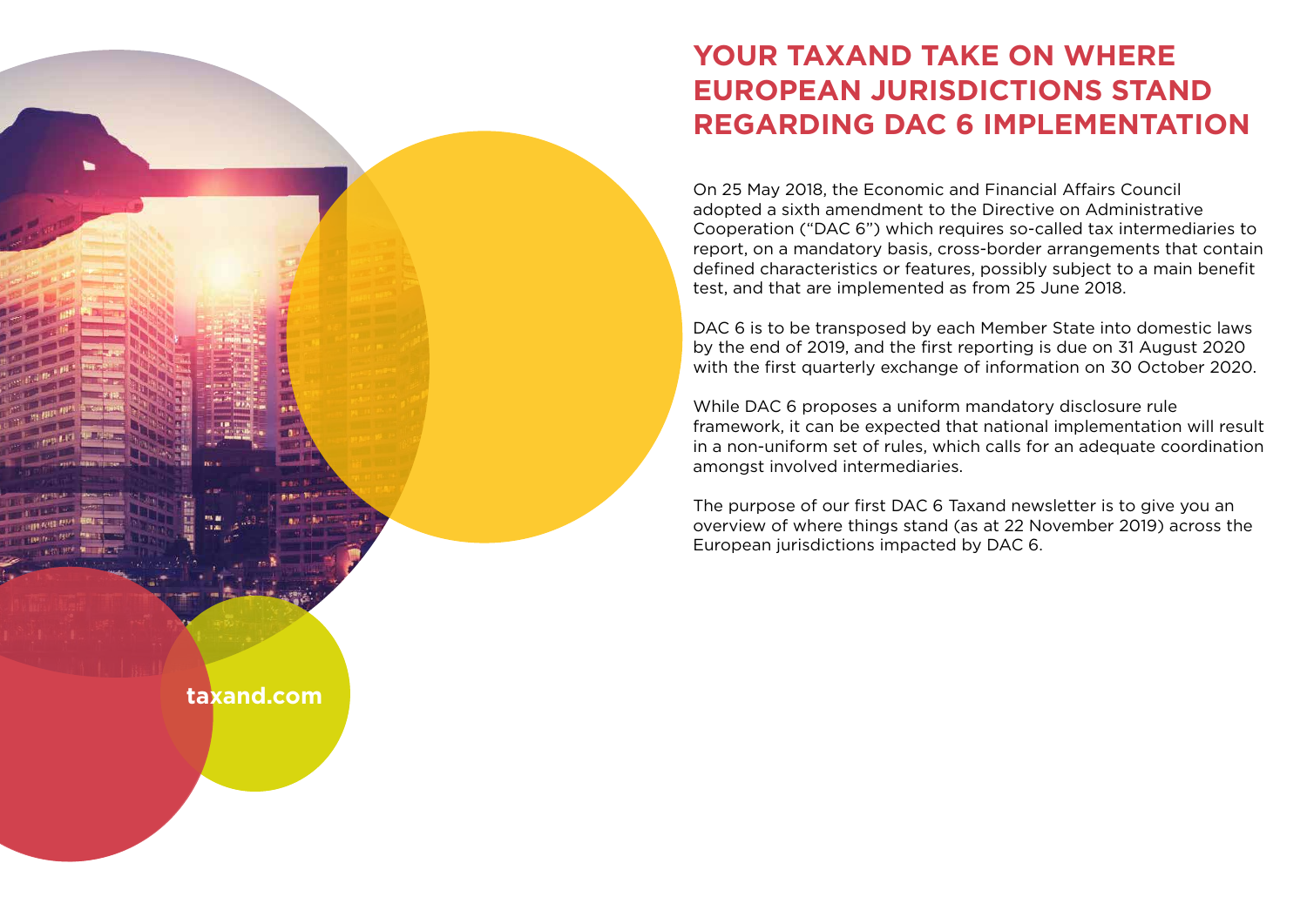### **CYPRUS**

The Cyprus Bill has been drafted and is currently under consultation. It is expected that the Bill provisions will mirror those of DAC 6 with minor deviations.

Cyprus expects the Bill to be enacted into law by the end of the year and following this event, the Ministry of Finance will issue official guidance to provide clarifications.

### **CROATIA**

Croatia has, to date, only issued draft legislation to transpose DAC 6 into its domestic law.

As far as it currently stands, there should be no major departure from the Directive.

### **AUSTRIA**

The national law has already passed the National Council of Austria. The effective date was defined as 1 July 2020.

The law almost fully corresponds to DAC 6 and notably specifies that irrespective of other requirements. there should only be an obligation to report arrangements if they carry a risk of tax avoidance.

### **DENMARK**

In Denmark, the proposal allows the Danish Minister of Taxation to implement administrative rules regarding DAC 6. For the time being, the preparatory work suggests that it will be aligned with DAC 6.

One key difference though is the commencement date, which is set at 29 October 2014. This approach has been taken because the OECD rule indicates that intermediaries responsible for designing arrangements that aim to circumvent the Common Reporting Standard ("CRS") should report such arrangements within 180 days after the CRS rules take effect in the jurisdiction in question. Since CRS was implemented into Danish law on 29 October 2014, this date has been designated as the commencement date.

### **FINLAND**

On 19 June 2019, the Ministry of Finance launched a public consultation on draft legislation providing rules for the implementation of DAC 6 and the final government bill on the Finnish implementation of DAC 6 was published on 31 October 2019.

## **COUNTRY UPDATES**

The government bill proposes the implementation of the minimum requirements set forth in DAC 6, including, inter alia, the hallmarks and the main benefit test.

According to the government bill, implementation in Finland would only cover cross-border arrangements. As such, no reporting obligation is introduced in relation to domestic transactions.

The new legislation would impose an obligation on intermediaries providing tax-planning services (e.g. tax consultants) to inform tax authorities of certain cross-border arrangements that could potentially be used for aggressive tax planning. The secondary reporting obligation would be imposed on the taxpayer itself. The reporting obligation would not be, as a general rule, enforceable if national legal professional privileges apply (such as they do to, inter alia, attorneys).

The government bill suggests that a penalty of up to EUR 15,000 could be imposed if either the intermediary or the taxpayer neglects to fulfil the reporting obligation.

### **FRANCE**

France transposed DAC 6 by an Ordinance dated 21 October 2019. The French text is essentially an accurate adaptation of the Directive with respect to the definition of cross-border arrangements, the reference to the hallmarks mentioned in the Directive and the reporting requirements imposed to the intermediaries.

One element of discussion, however, has been the role of tax lawyers, who are in principle, subject to legal professional privilege and confidentiality vis-à-vis their clients.

The final draft of the Ordinance states that the tax lawyer shall report cross-border arrangements with the authorisation of their client or, if such authorisation is not granted, shall notify the reporting requirement to another intermediary or, if there is no other intermediary, to the taxpayer bringing the latter the necessary information to comply with the reporting requirement.

Whether such wording complies with legal professional privilege regulations in France remains arguable.

Failure to declare or to notify another intermediary or the taxpayer entails the application of a fine of EUR 10,000 which may not exceed EUR 5,000 when the failure is the first. The amount of the fines applied to the same intermediary or the same taxpayer may not exceed EUR 100,000 for a given civil year.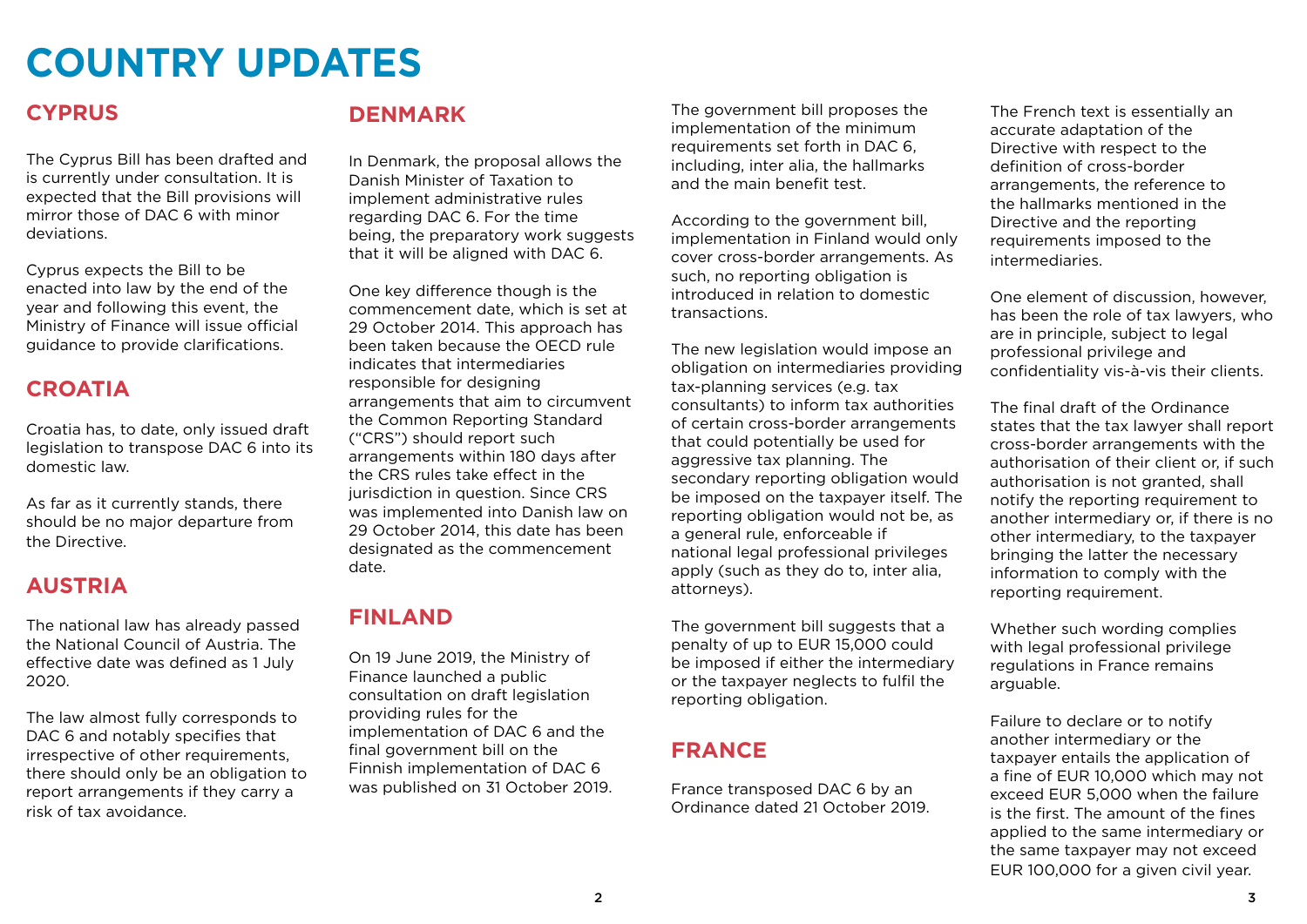### **GERMANY**

On 9 October 2019, the German Federal Cabinet approved the draft bill on the implementation of DAC 6.

The good news is that Germany will enact reporting obligations for cross-border tax arrangements only (despite some heated debates to extend to domestic arrangements as well) that are largely in line with DAC 6.

However, there are some particularities in terms of how DAC 6 will be implemented in Germany. For instance, no penalties shall apply for the reporting period 2018-2020.

The explanatory note of the German draft law includes many examples for the hallmarks. For example, a standardised structure (falling within Category A) is defined as the establishment and use of foreign financing companies, particularly in low-taxing foreign countries, if the design of the structure can be used by other taxpayers without significant changes in content or concept. Likewise, the centralisation of intra-group services in low-taxing states, e.g. a purchasing company, can also represent a standardised structure of the design in connection with this hallmark.

The draft law's definition of an intermediary does not materially differ from the definition under DAC 6.

Unlike DAC 6, however, the German draft law does not contain a reporting obligation for 'auxiliary intermediaries', but it does make clear that an intermediary must have played a specific role with regard to a given tax structure.

The German draft law exempts German tax advisors, lawyers and public auditors from the mandatory disclosure obligation due to legal professional privilege, although a waiver of this privilege is possible. Thus, the disclosure obligation can shift to the relevant taxpayer of the tax arrangement. However, intermediaries that claim legal professional privilege are still required (1) to inform the relevant taxpayers of such privilege and its possible waiver and (2) to submit data on the general scope of the reportable tax arrangement on a no-name basis.

Incorrect reporting or failure to comply with any disclosure obligation will be an administrative offense with a maximum penalty of EUR25,000 each time. These penalties will apply only to cross-border tax arrangements set up after 30 June 2020.

### **GREECE**

In Greece there is no published draft bill for the transposition of DAC 6 into domestic legislation yet.

The perception on the market is that Greece will adopt the exemption of legal professional privilege. However, there is not yet any concrete information as to other features of the legislation.

### **HUNGARY**

DAC 6 has been implemented at national level in Hungary through the related Act (XXXVII of 2013) which is already promulgated, and is going to come into force on 1 July 2020. The disclosure obligations will only apply to cross-border arrangements and will be implemented with retrospective effect from 25 June 2018 despite the first notifications will be due in August 2020.

According to the Hungarian law, VAT, excise duties and social security contributions are excluded from the scope of reporting, while all other Hungarian taxes are covered.

Lawyers may likely benefit from the waiver, while other parties like tax advisors, accountants or statutory auditors might not.

In Hungary, lawyers are highly privileged in respect of having the right to retain all data of their clients in majority of the cases. For the rest of the above mentioned professionals, the rules of "tax secret" or "business secret" may apply, but it can be expected that this would not in any case provide any exemption from the reporting obligations because "tax secret" is only defined in the relation between the tax authority and the taxpayers.

Therefore, the applicability of this rule to the relation between the intermediaries and the tax authority is questionable considering the current status of the law. On the other hand, the general "business secret" rules are overridden by compulsory data supply rules, if they are required by the law. As the DAC 6 reporting is based on an act already officially published in Hungary, referring to 'business secret' reasons shall not be a barrier to reporting tax evasion by intermediaries.

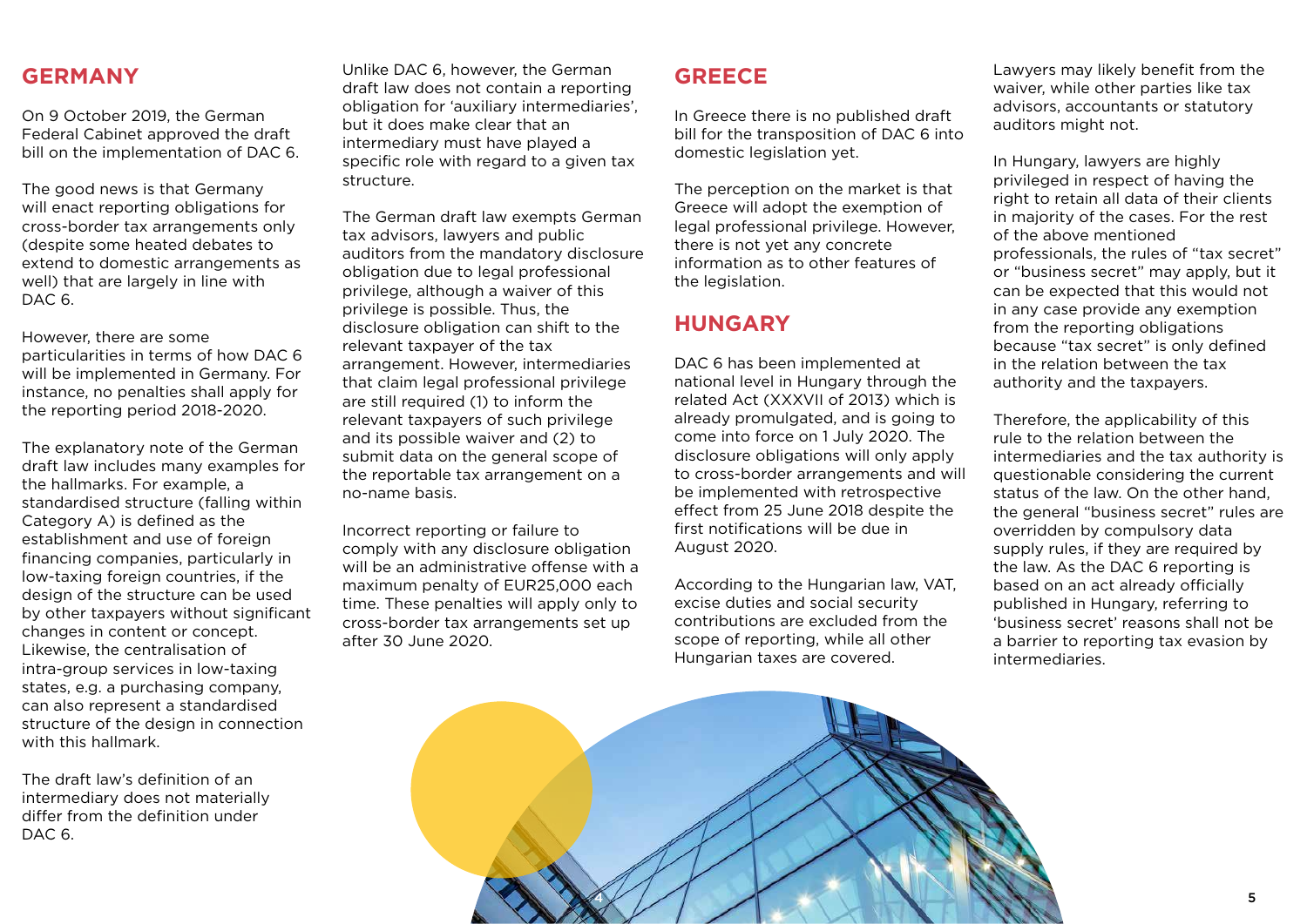### **IRELAND**

Ireland's Finance Bill 2019 was published on 17 October 2019 and, once enacted, will transpose DAC 6 into Irish law.

The draft legislation defines "arrangement" broadly to include:

a) any transaction, action, course of action, course of conduct, scheme, plan or proposal,

b) any agreement, arrangement, understanding, promise or undertaking, whether express or implied, and whether or not enforceable or intended to be enforceable by legal proceedings, and

c) any series of or combination of the circumstances referred to in paragraphs (a) and (b) above,

whether entered into or arranged by one or two or more persons—

(i) whether acting in concert or not, (ii) whether or not entered into or arranged wholly or partly outside the State, or

(iii) whether or not entered into or arranged as part of a larger arrangement or in conjunction with any other arrangement or arrangements, but does not include an arrangement referred to in section 826 (i.e. double taxation agreements).

Other notable features are:

• Irish domestic legislation will not cover VAT, customs duties or excise duties covered by other legislation of the EU on administrative cooperation between member states, compulsory social security contributions payable to a member state, fees for documents issued by public authorities and consideration due under a contract; and

• the domestic legislation transposes the definition of "hallmark", "marketable arrangement" and "person" directly from the Directive. The domestic legislation features a broad definition of "tax advantage".

### **ITALY**

On 18 October 2019, the Law No. 117 of 4 October 2019 known as the European Delegation Law 2018 was published in the Official Gazette. The Law entered into force on 2 November 2019 and authorises the Government to implement, through a number of legislative decrees which do not require any further approval by the parliament (so that parliamentary commissions only have a consultative function), certain EU Directives, and notably DAC 6.

With regard to the DAC 6 Decree, a draft was published in Italy in July 2018. The Ministry of Economics and Finance conducted a public consultation regarding this draft version, which was closed in September 2018.

Currently there is no news about any developments/amendments to the Draft Decree following to the public consultation or about the timing for the approval of the Draft Decree

Based on the Draft Legislative Decree, the following points are worth noting:

• Despite the broad wording of the Directive which refers to "arrangements", the Draft Decree specifically refers to "scheme, agreement or project", which may slightly depart from the DAC 6 definition.

• The Draft Decree defines the cross-border arrangement as a scheme, agreement or project which involves "Italy and one or more foreign jurisdiction". Some doctrine pointed out that the wording of the Draft Decree would imply that no obligation would arise in case of arrangements involving States other than Italy (even if, for example, the arrangement is designed by an Italian intermediary but involves two States other than Italy).

• Still, according to the Draft Decree, the hallmarks (as well as the criteria to check if the arrangement is aimed at obtaining a tax advantage) will be identified by the Italian Ministry of Economy through a specific decree to be published.

• The Draft Decree specifically provides for some exemptions from the filing obligation.

For example, an intermediary is exempted from the filing obligation if it is in charge of the legal assistance of the client in the context of a proceeding in front of a judicial authority. It is also exempted if the filing obligation could give rise to a criminal liability of the intermediary itself.

### **LUXEMBOURG**

A draft law was submitted by the government to the Luxembourg parliament on 8 August 2019.

As expected, the wording of the draft legislation is largely aligned with the DAC 6 wording, notably in regard to the taxes covered, the hallmarks, the reporting responsibilities, or the application of the reporting to cross-border arrangements only.

In so far as legal professional privilege is concerned, lawyers subject to the law of 10 August 1991 may rely on their professional secrecy and have the right to a waiver from filing information on a reportable cross-border arrangement. In such circumstances, lawyers acting as intermediariesf in the sense of the draft law must notify their waiver within 10 days to any other intermediary or, if there is no such intermediary, to the relevant taxpayer. In that case, the obligation to file information on a reportable cross-border arrangement will lie with the other notified intermediary, or, if there is no such intermediary, with the relevant taxpayer.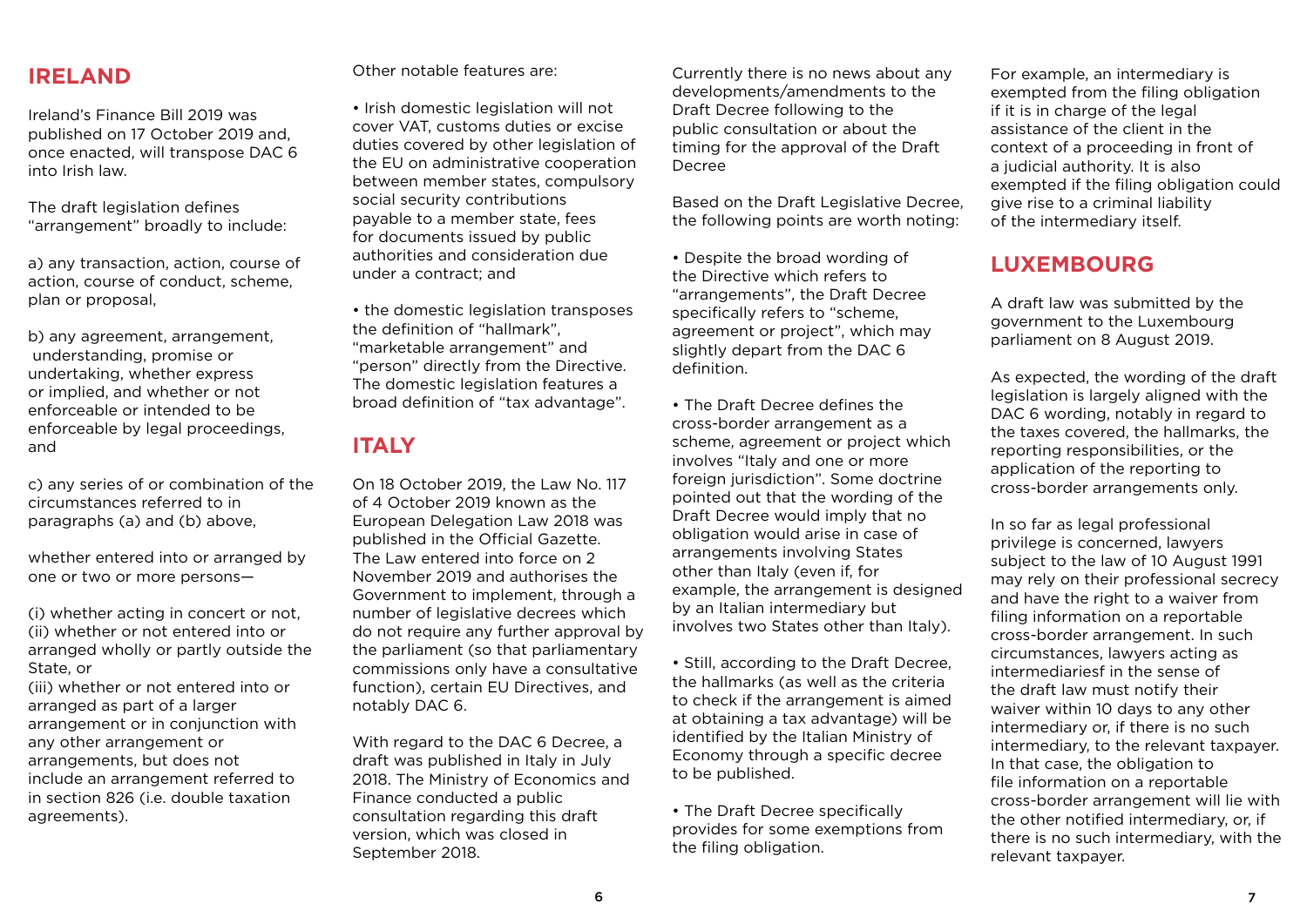This being said, for situations where the intermediary is a lawyer and Luxembourg is the first reporting jurisdiction as per the draft law, notwithstanding legal professional privilege, the lawyer intermediary is required to transfer some information with regards to the reportable cross-border arrangements to the Luxembourg tax authorities.

From a tax compliance standpoint, each relevant taxpayer has to indicate in its annual tax returns, the use of any reportable cross-border arrangement for each of the years where it has been used.

Failure to comply with their reporting obligations may lead to fines of up to EUR 250,000 according to the draft law. This maximum amount is aligned with the fines that are applicable for non-compliance with FATCA, CRS and CbCR. The setting of the amount of the fines will be done on a case-by-case basis, considering the intentional nature of the offense. Based on experience, the Luxembourg tax authorities generally adopt a reasonable approach when it comes to the levy of penalties. An appeal against the fine is available to the intermediary or to the relevant taxpayer.

### **MALTA**

Malta has finalised the Legal Notice through which DAC 6 will be implemented and it is in the process of being published.

It is expected that Maltese DAC 6 law will be aligned with DAC 6.

DAC 6 will be enacted into Maltese law by year end.

### **NETHERLANDS**

The Dutch parliamentary proceedings in lower parliament are more or less finalised with a voting to take place on 14 November, and as the senate does not have amendment rights, changes are unlikely at this stage.

It is understood that additional guidance with examples will be published early 2020.

While the Bill does not define what an arrangement is, clarifications, including on the scope of the hallmarks, have however been given early November with regard to some definitions:

- Intermediaries and assisting intermediaries do not have an investigative duty.
- If an individual acts on behalf of an advisory firm, only the advisory firm will qualify as an intermediary.
- Intermediaries are not considered participants in the arrangement, unless they act in the capacity of a participant (e.g. bank as a service provider as opposed to participant in an arrangement).

• Intermediaries do not need to file an arrangement if another intermediary has already filed that arrangement (either in the same Member State or in another Member State). They need to keep a reference number in their administration, available upon request.

• If the services with respect to the arrangement are provided through a non-EU permanent establishment of a head office resident in the Netherlands, there is no reporting obligation (similar to a non-EU entity having no reporting obligation).

- Legal privilege is respected, informal or non-legal privilege is not respected. Derived legal privilege is also respected (e.g. lawyer obtaining assistance from tax professional). The 30-day period to report will start as soon as the lawyer/ public notary, etc. has informed the other intermediaries and/or the relevant taxpayer. The privileged party does not need to report anything.
- Penalties will in principle not be imposed for arrangement implemented up to 1 July 2020.
- Preparing and filing a tax return for a taxpayer does not qualify you as an assisting intermediary. This is also true for an 'audit of tax', a due diligence, preparing a 'tax fact book', a yearly tax assessment of an existing structure and other purely descriptive activities (i.e. without providing advice).

Such activities do not qualify as designing, marketing, organising or making available for implementation or managing the implementation of a reportable cross-border arrangement.

• The value of the cross-border arrangement should be listed by reference to the value of the cross-border arrangement and not the value of the tax benefit.

• It is not possible to prevent reporting by splitting up advice between different intermediaries, because the reporting obligation will shift to the taxpayer if all intermediaries have insufficient facts to determine whether there is a cross-border arrangement. Even if an intermediary reports a cross-border arrangement with the fewest possible facts, the facts are at least sufficient to determine whether there is a cross-border arrangement. The Dutch Tax Administration would then be able to ask follow up questions.

### • Changes to cross-border

arrangements implemented before 25 June 2018 are reportable if the changes results in a hallmark being triggered. Whether such changes are within the contractual terms of the arrangement is irrelevant.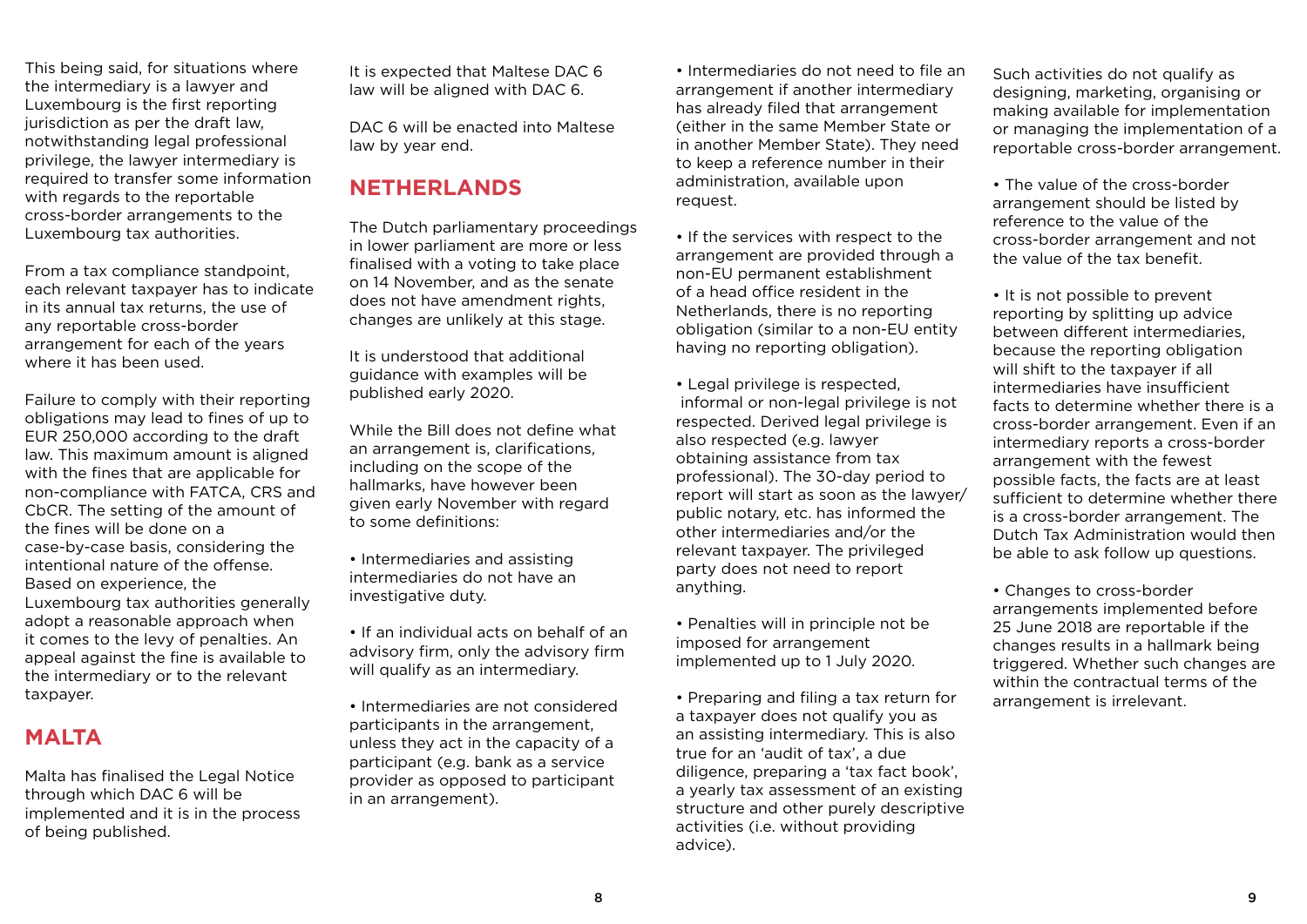### **POLAND**

In Poland, DAC 6 provisions are already implemented into the Tax Code and are binding as of 1 January 2019. Almost one year after the law was introduced, practical assessment if a given arrangement is reportable is still quite difficult. As a result, one can observe the reporting of almost every arrangement. There is a lack of clarity as to what is and what is not a reportable arrangement. Though the Minister of Finance published so called binding clarifications, the issue is still far from being crystal clear, and the Minister is working on further guidelines.

With respect to key features of DAC 6 provisions in Poland, the following are worth highlighting:

As to the scope:

• Reporting obligations cover cross-border and domestic arrangements. The scope of domestic reportable arrangements is broad and covers arrangements that meet hallmarks specified in the DAC 6 but also certain specific hallmarks such as i.a. qualified impact of the arrangement on deferred tax asset or liability or certain abroad payments such as dividends, interest, royalties and remuneration for intangibles excessing qualified threshold.

• For a domestic tax scheme to be reportable, a qualified relevant taxpayer criterion should be met. This criterion requires that relevant taxpayer revenues or costs (in the previous or current year) or value of its assets to exceed PLN equivalent of EUR 10m or where the value of the arrangement exceed PLN equivalent of EUR 2.5m. The criterion is also met when for an entity from the relevant taxpayer's capital group if the above thresholds are fulfilled.

> taxpayer).  $10$

• The "main benefit" criterion is defined through a "tax benefit" / "tax advantage" definition, the tax benefit being understood broadly so that it includes certain VAT.

• There are actually no limitations with respect to taxes being in scope of MDR reporting. Reportable arrangement may as well concern CIT, real estate tax, VAT or excise duty; the two latter taxes will however be reportable only for per domestic arrangements.

• Typical services such as filing of the tax return, preparation of the tax calculations in general, should not be reportable.

 As to the reporting obligations: • Tax schemes should be reported by the Intermediary or the relevant taxpayer within 30 days beginning:

• Apart from the intermediary and the relevant taxpayer, reporting obligations may also be imposed on assisting entities which are understood as any person that has undertaken to provide aid, assistance or advice with respect to designing, marketing, organising, making available for implementation or managing the implementation of a tax arrangement (in particular, external advisors, notaries).

• Apart from standard reporting, making use of a reportable tax arrangement is also reportable by the relevant taxpayer within the deadline for submitting CIT return

As to the transitional period: • Cross-border arrangements implemented after 25 June 2018 are reportable till 30 June (Intermediary)

/ 30 September 2019 (Relevant

• Domestic arrangements implemented after 1 November 2018 are reportable till 30 June (Intermediary) / 30 September 2019 (Relevant taxpayer).

• Changes to arrangements implemented in transitional period are reportable if the changes result in a hallmark being triggered.

As to the legal privilege:

c) when the first step in the implementation of the reportable arrangement has been made (which means any first activity related to implementing the arrangement), whichever occurs first. b) on the day after the reportable arrangement is ready for implementation (which as a rule means preparing the plan of the arrangement to be implemented by the Relevant taxpayer); or

• As a matter of principle, the law indicates that whereas reporting would infringe the legal privilege and an intermediary is not released from the legal privilege by the relevant taxpayer, the intermediary is obliged to provide the relevant taxpayer with all necessary data required for proper filing of the MDR report. In practice, it is highly controversial for a legal or tax advisor to be exempted from maintaining legal privilege with the taxpayer.

As to the penalties:

• Qualified intermediaries are obliged to prepare and possess a relevant MDR procedure. Lack of such procedure can be subject to financial fines up to 2m PLN (c.a. 450k EUR); failure to report in connection with lack of procedure can be subject to financial fines up to 10m PLN (c.a. 2.3m EUR).

• Failure to report can be subject to fines up to 21m PLN (c.a. 5m EUR).

• Fraudulent reporting can result in imprisonment (up to 8 years).

a) on the day after the reportable arrangement is made available for implementation (which as a rule means presenting the arrangement by Intermediary to the relevant taxpayer in any form); or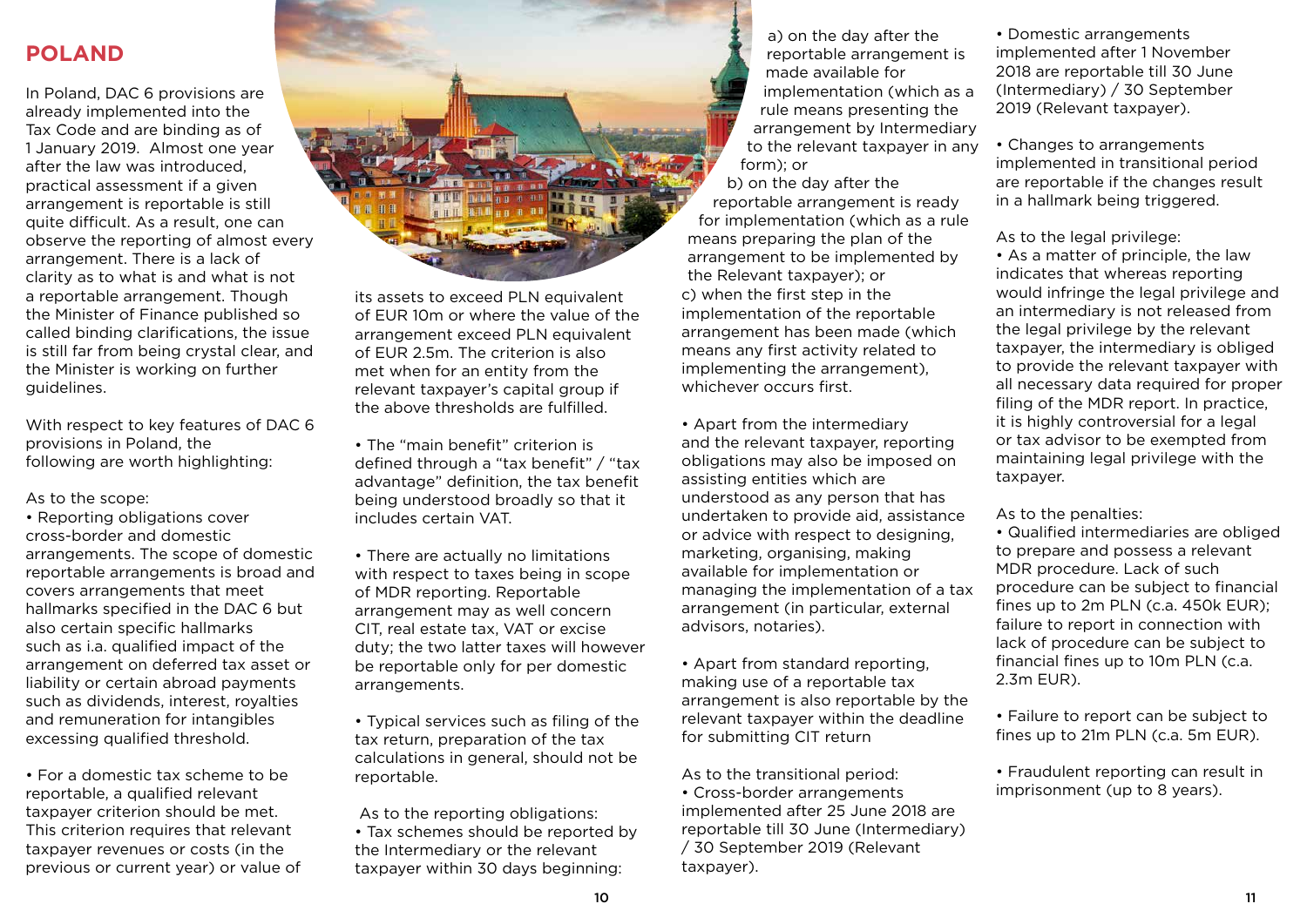### **PORTUGAL**

Portugal issued draft legislation in June 2019 subsequent to which a consultation period took place and ended on 28 July 2019.

The draft legislation follows closely the DAC 6 structure and there is still no indication as to when it will be enacted though it is expected to be at the latest by 15 December 2019 as the Budget Law 2020 is scheduled to be presented on that day.

One specificity in Portugal is that mandatory disclosure rules already exist but relate to domestic transactions and the draft legislation seems to be both in existence.

### **ROMANIA**

Romania has not yet transposed DAC 6 into its domestic tax legislation.

This therefore results in Romania introducing, by way of an exception to any legal professional privilege, that all intermediaries will have to comply with the DAC 6 reporting requirements.

A draft proposal is available for the implementation of the DAC 6 Directive which, however, is not available for public consultation. The draft document has only been circulated between the Romanian Ministry of Finance and several professional associations and of the business community, and it is expected that it will be aligned with the DAC 6 structure.

One departing feature is that according to the draft document, no intermediaries would be given a right to a waiver from filing information

on reportable transactions where such reporting would have interfered with the legal professional privilege.

Currently, there is also no information available with regards to the level of fines that Romania would impose for failure to meet the DAC 6 reporting requirements. Per the discussions so far, it seems that the Romanian Ministry of Finance is awaiting implementation of Directive by other EU member states and plans to set the fines at the median value of the EU member states.

### **SLOVENIA**

Slovenia has already implemented DAC 6 ad verbatum in its national legislation, with it being applicable as from 1 January 2020.

However, the intermediaries (or persons who are required to report the arrangements) are bound to report arrangements (that were concluded from 25 June 2018 to 1 July of 2020) by 31 August 2020.



### **SPAIN**

On 20 June 2019, the tax authorities published draft legislation proposing to implement DAC 6 in Spain.

The draft legislation was under public consultation until 12 July 2019.

According to these publicly available drafts, the definition of "arrangement" is an objective one in that it is "any agreement, legal deal, scheme or cross-border transaction where the requirements needed for its communication concur". It also includes a series of mechanisms and may consist of more than one phase or part. This being said, one cannot conclude that a mechanism exists for every payment derived from the formalisation of reportable mechanisms to the extent that they have no own substantivity.

This means that the current Spanish definition of "arrangement" (still subject to formal legislative approval) does not require an "intentional element", neither from an intermediary nor (as the case may be) from the relevant taxpayer.

Spanish transposition regulations have further specified and clarified certain aspects of the hallmarks set forth in the Directive.

### 1) Main benefit criterion:

i. This test is deemed met when the main or one of the main effects which - having regard to all relevant facts and circumstances – a person may reasonably expect to derive from the arrangement is the obtaining of a tax advantage.

ii. A Tax Advantage is understood to refer to any decrease of the tax base or tax payable in terms of the tax debt - including the deferral of accrual - which would have arisen had it not been for the arrangement. This includes the total or partial avoidance of realisation of the taxable event. It includes the generation of tax bases, tax payable, deductions or any other tax credit to be used in the future. If associated entities are involved, the question as to whether or not there exists a Tax Advantage is to be considered taking into account the effect on them all, irrespective of their jurisdiction.

### 2) Hallmarks

i. Cross-border payments between associated entities (C1): this includes expenses, even when they have not been paid or where they are paid through interposed persons. An indirect recipient is considered the recipient if the payments have been imputed or attributed for tax purposes under tax transparency regimes, income allocation regimes or equivalent rules.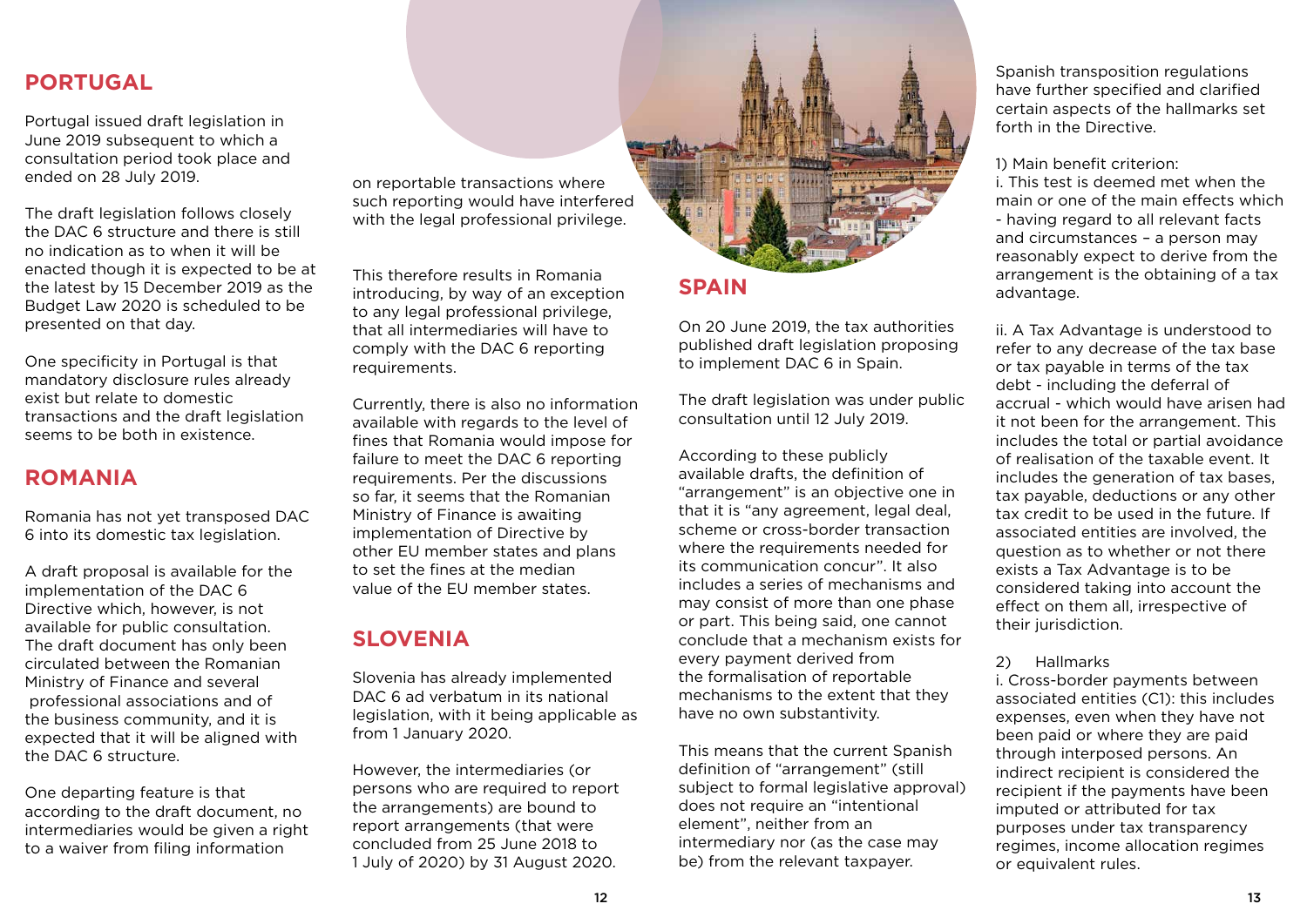ii. Payments to companies which are not subject to taxation or are taxed at a rate of zero or almost zero (C1.b.iv): corporate income tax is understood to mean any tax identical or similar to the Spanish tax. An effective rate of less than 1% is considered to be a rate of zero or almost zero.

iii. Payments to non-cooperative jurisdictions (C1.b.ii): this refers to the countries, territories and regimes listed in Additional Provision 1 of Law 36/2006.

iv. Use of preferential tax regimes (C1.d): this will not apply to those authorised by the European Union.

v. Transfers of assets with differences in value between jurisdictions (C4): a difference of more than 25% is required.

vi. This refers exclusively to differences in value for tax purposes, not for accounting purposes.

vii. With regards to hallmarks relating to the automatic exchange of information and beneficial ownership: these are to be interpreted in accordance with the Model mandatory disclosure rules for CRS avoidance arrangements and opaque offshore structures and the corresponding OECD commentary. Hallmark D1 is present in any arrangement, which includes any of the characteristics referred to in hallmark D1, which is intended to circumvent the obligation to report information on financial accounts

(Additional Provision 22 of the General Taxation Law, Royal Decree 1021/2015, or in other agreements on the exchange of information with EU states or with third countries), or which takes advantage of the absence of legislation or of agreements of this type. Characteristic e) (use of entities or instruments which make it possible not to communicate the identity of the holders of accounts or controlling persons) refers to the avoidance of disclosure of information to be reported through automatic exchange in respect of financial accounts. Chains of non-transparent formal or beneficial ownership (D2): the three characteristics required by the Directive must be present for these to be reportable arrangements (absence of a substantive economic activity, location in a third jurisdiction and nonidentification of the beneficial owners).

viii. None of the hallmarks pertaining to Category E are present when the values used in the arrangement have been determined through an APA.

ix. Transfer of functions, risks and assets between companies of the same group: this is understood to refer to associated entities within the meaning of this Directive.

### **SWEDEN**

Sweden has not yet published any draft legislation in so far as DAC 6 is concerned. However, draft legislation is expected by the end of November.

### **UK**

The UK will be implementing DAC 6 despite Brexit. The UK tax authority, Her Majesty's Revenue & Customs ("HMRC") has reiterated that leaving the EU will not reduce the UK's resolve to tackle international tax avoidance and evasion. The UK is committed to tax transparency and will continue to apply international standards aimed at tackling avoidance and evasion.

HMRC published a consultation on the implementation of DAC 6 on 22 July 2019 which ran until 11 October 2019. In addition, draft legislation (The International Tax Enforcement (Disclosable Arrangements) Regulations 2019) has also been published which is proposed to come into force on 1 July 2020. HMRC is currently analysing the responses received to the consultation and aim to publish final legislation together with guidance on its implementation by 31 December 2019.

Broadly, the draft legislation is in line with the key requirements of the DAC 6 Directive and the legislation refers directly to the Directive on a number of aspects e.g. who should report, the types of transactions caught by the Directive and key definitions such as "intermediary", "reportable crossborder arrangement", "relevant taxpayer", etc.

The UK has had a disclosure regime for tax avoidance schemes ("DOTAS") since 2004 which should provide

some experience in analysing the respective hallmarks. In fact, for Category "A" hallmarks, HMRC has stated that it intends to take a similar approach to interpretation as it does for DOTAS and refers to the DOTAS guidance.

In terms of reporting structure, this will be similar to DOTAS and HMRC anticipate a reporting template which will be submitted electronically. HMRC will issue an arrangement reference number ("ARN") which will be used to identify the DAC 6 report on the taxpayer tax returns and also shared with other intermediaries so that they can evidence whether their reporting obligations have been met.

The draft legislation sets out penalties for failure to meet its requirements. Penalties for failure to report start at GBP 600 per day, failure to notify an ARN, up to GBP 5,000 and also allows the First Tier Tribunal to impose penalties up to GBP 1m.

The consultation document provides some insight into how DAC 6 is to be implemented and HMRC's proposed approach. We will continue to monitor relevant developments and provide further commentary once final legislation is published.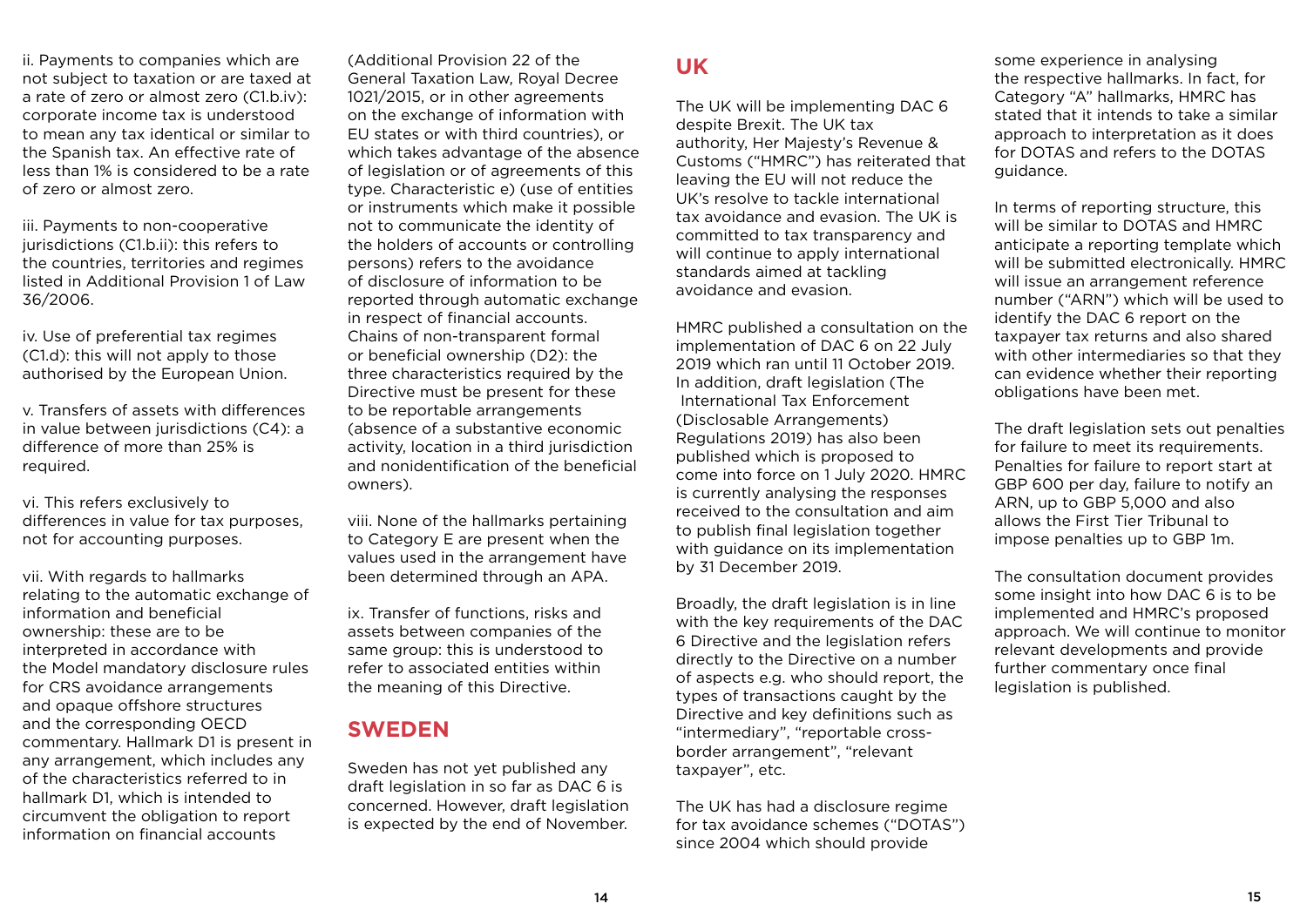**AUSTRIA** LEITNERLEITNER ALEXANDER LEHNER alexander.lehner@leitnerleitner.com

HARALD GALLA harald.galla@leitnerleitner.com

### **CROATIA**

LEITNERLEITNER IRENA PERIC irena.peric@leitnerleitner.com

### **CYPRUS**

EUROFAST CHRISTODOULOS KOURTELLARIS christodoulos.kourtellaris@eurofast.eu

MARIA ELIA maria.elia@eurofast.eu

**DENMARK** BECH-BRUUN MARTIN RENG reng@bechbruun.com

**FINLAND** BORENIUS & KEMPPINEN ANNA TALLGREN anna.tallgren@borenius.com

**FRANCE** ARSENE TAXAND FRÉDÉRIC TEPER frederic.teper@arsene-taxand.com

### **GERMANY** FLICK GOCKE SCHAUMBURG BERNHARD LIEKENBROCK bernhard.liekenbrock@fgs.de

SVEN-ERIC BAERSCH sven-eric.baersch@fgs.de

### **GREECE**

ZEPOS & YANNOPOULOS DAPHNE COZONIS d.cozonis@zeya.com

### **HUNGARY**

LEITNERLEITNER JUDIT JANCSA-PÉK judit.jancsa-pek@leitnerleitner.com **TAXHOUSE** ANDREI HADAR andrei.hadar@taxhouse.ro



### **IRELAND**

WILLIAM FRY BRIAN DUFFY brian.duffy@williamfry.com

### **ITALY**

LED TAXAND ERMINIA PROCOPIO eprocopio@led-taxand.it

### **LUXEMBOURG**

ATOZ ROMAIN TIFFON romain.tiffon@atoz.lu

### **MALTA** AVANZIA TAXAND

WALTER CUTAJAR, walter.cutajar@avanzia.com.mt

MARYANNE IGUANEZ maryanne.iguanez@avanzia.com.mt

ANTONELLA BONANNA antonella.bonanna@avanzia.com.mt

### **NETHERLANDS**

TAXAND NETHERLANDS STEPHANIE KLEEFSTRA stephanie.kleefstra@taxand.nl

JIMMIE VAN DER ZWAAN jimmie.vanderzwaan@taxand.nl

### **POLAND**

CRIDO TAXAND ANDRZEJ PUNCEWICZ andrzej.puncewicz@crido.pl

**KEY CONTACTS** Taxand has developed an IT solution to help taxpayers and intermediaries comply with their DAC 6 reporting obligations by not only allowing them to individually assess whether a cross-border arrangement is reportable, but also, where applicable, allocates the reporting obligation onto one designated intermediary. The tool then assists that intermediary in performing the reporting with local tax authorities and provides due filing certificates to other intermediaries with a full visibility for the taxpayer. If you want to know more about this solution and how this may help you in organizing your DAC 6 compliance needs, get in touch with info@dac6connect.com

> KATARZYNA CHARHUT katarzyna.charchut@crido.pl

HUBERT KLEKOWICZ hubert.klekowicz@crido.pl

### **PORTUGAL**

GARRIGUES TIAGO CASSIANO NEVES tiago.cassiano.neves@garrigues.com

### **ROMANIA**

### **SLOVENIA** LEITNERLEITNER BLAZ PATE

blaz.pate@leitnerleitner.com

**SPAIN GARRIGUES** RICARDO GOMEZ ricardo.gomez@garrigues.com

### **SWEDEN** SKEPPSBRON SKATT AB

MARIA NORLIN maria.norlin@skeppsbronskatt.se

**UK** ALVAREZ & MARSAL TAXAND UK LLP JAGDIP BHARIJ jbharij@alvarezandmarsal.com

CLAIRE LAMBERT clambert@alvarezandmarsal.com

**IF YOU HAVE ANY QUESTIONS PLEASE GET IN TOUCH WITH US**